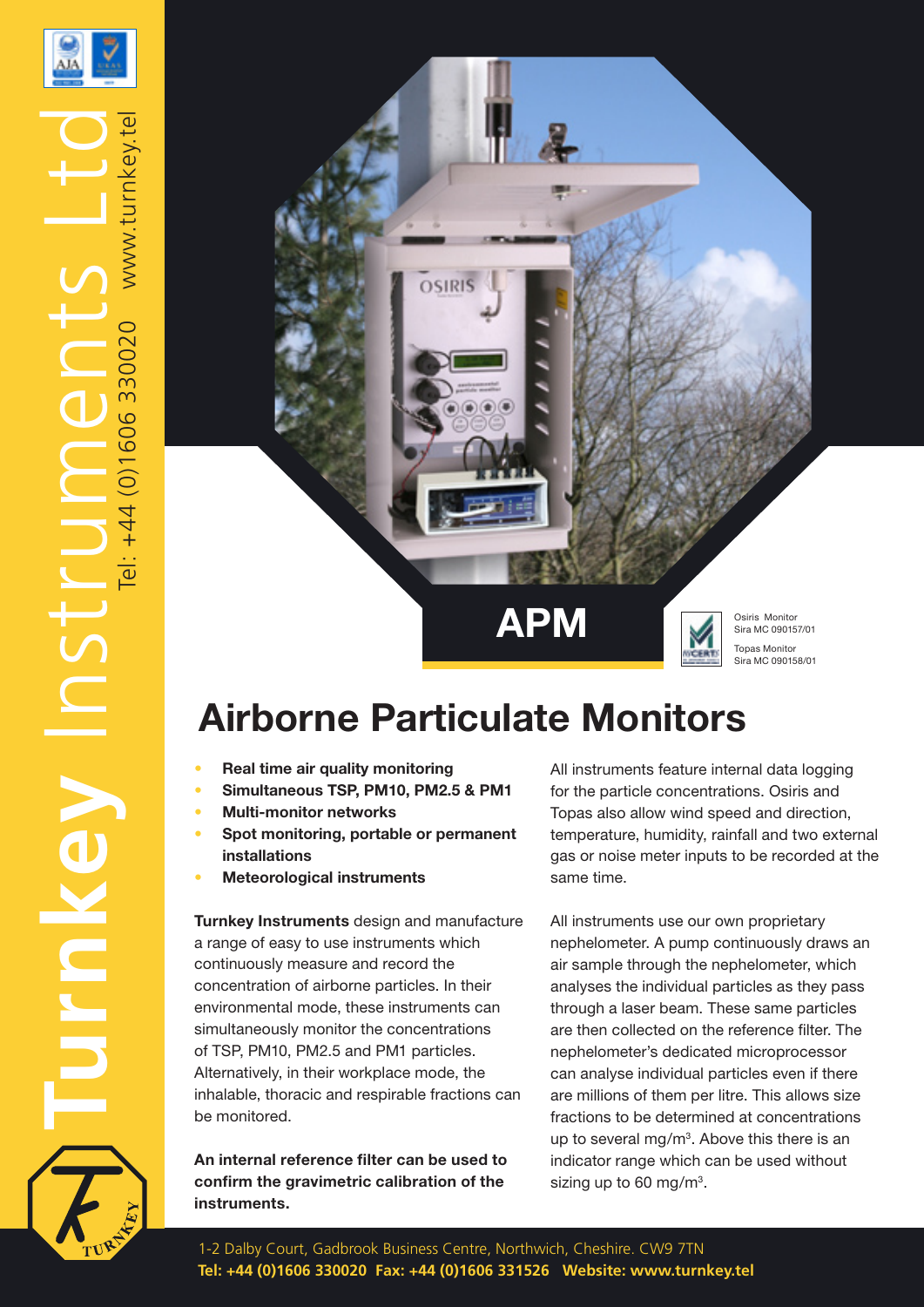



## **Osiris** (Particulate Monitoring)

The Osiris is a small and compact instrument that can be used to study short to long term particulate monitoring. Powered by various power options to suit your application. The Osiris can be used effectively to determine exceedance areas.

# **DustMate**

DustMate is a hand-held detector ideal for short term sampling. Highly effective for monitoring air quality within buildings and clean rooms. It measures TSP, PM10, PM2.5 and PM1 simultaneously in real time. Data can then be transferred to a PC via PC-Link.





### **Topas** (Particulate Monitoring)

The Topas fixed station monitor is intended for long term installation. Several sites can be networked together to form a city wide monitoring system, which can be controlled by various communication means including GSM, 3G router or radio modem.

## **Osiris** (site sentry, full site monitoring system)

When Osiris is used with i-dB, Turnkey's latest noise monitor, a full site monitoring station can be used to meet all regulations. The system is designed to provide remote online monitoring of dust and noise emissions to meet regulatory requirements. This innovative web based remote system simultaneously measures multi-parameter dust, noise, wind speed and direction, temperature & humidity and rainfall from a single UK based manufacturer. All data is stored on a web based secure system with private login.





### **Topas** (site sentry, full site monitoring system)

When Topas is used with i-dB, Turnkey's latest noise monitor, a full site monitoring station can be used to meet all regulations. The system is designed to provide remote online monitoring of dust and noise emissions to meet regulatory requirements. This innovative web based remote system simultaneously measures multi-parameter dust, noise, wind speed and direction, temperature & humidity and rainfall from a single UK based manufacturer. All data is stored on a web based secure system with private login.

1-2 Dalby Court, Gadbrook Business Centre, Northwich, Cheshire. CW9 7TN **Tel: +44 (0)1606 330020 Fax: +44 (0)1606 331526 Website: www.turnkey.tel**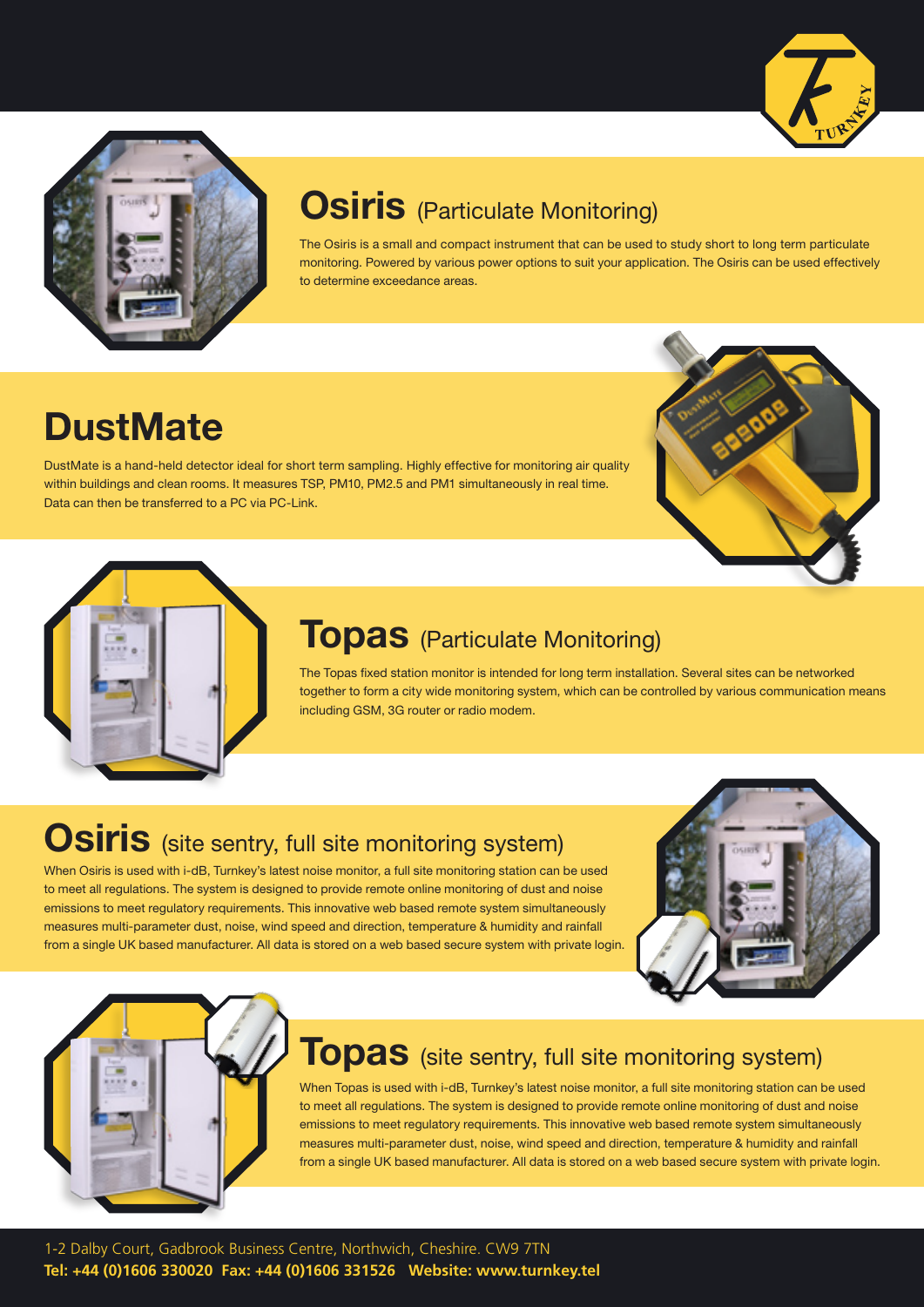

### **AirQ Software, AirQWeb & AirQApp**

#### **Environmental Monitoring Software**

**AirQ** the user friendly and quick reporting PC software, designed in-house will manage and display results from our range of environment sensors.

**AirQ** can be used to control sensors and record measurements in real time

- "Live" graphs and tables appearing on the PC screen.
- Software automatically starts and stops sensors.
- Change parameters and configurations.
- Upload stored results.
- Powerful database engine.

With **AirQ** a live "on-screen" pollution rose can be created which plots measurements against wind direction on a polar chart.

#### **Networked Environmental Monitoring**

Creating a network of sensors is easy. Any number of sensors can be connected to an **AirQ** network created with fixed wiring (up to 10km), licence free radio telemetry (up to 20km), telephone and GSM cellular modems.

A network can include alarm facilities such as beacons or sirens for early warning and response to high readings. It can also active water sprinkler systems for damping down exceedance levels of dust.

#### **AirQWeb & AirQApp**



Units fitted with a web router can be accessed via the internet (M2M simcard with 2GB data, fixed or dynamic public IP address, required).

Also via smartphone app, instant alerts can be sent to your phone before a likely exceedance breach occurs.

Alerts can be set for wind direction and wind speed, as well as dust levels.

A remote pan/tilt rotate IP camera can be added when connected via the web.



1-2 Dalby Court, Gadbrook Business Centre, Northwich, Cheshire. CW9 7TN **Tel: +44 (0)1606 330020 Fax: +44 (0)1606 331526 Website: www.turnkey.tel**